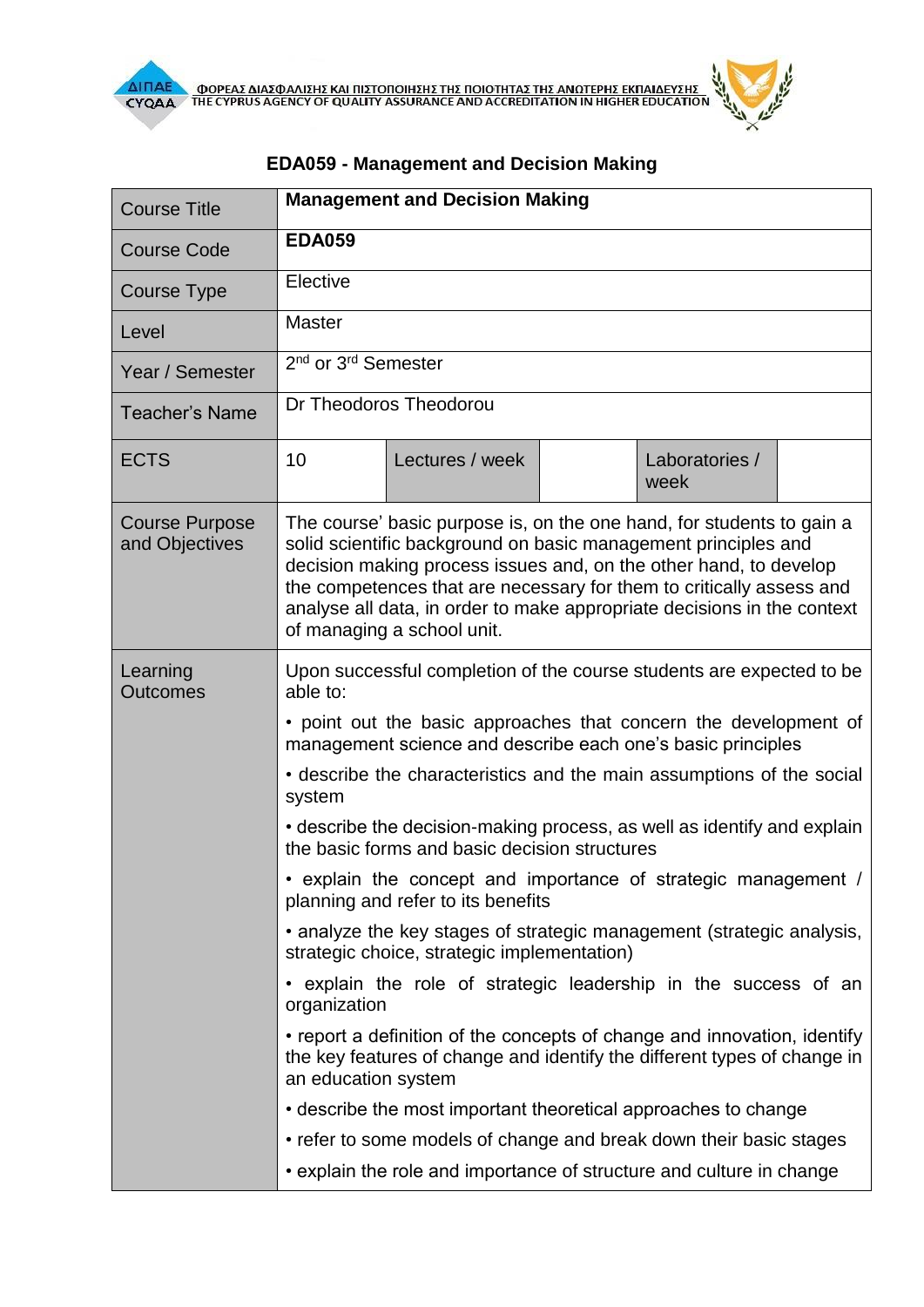



|                       | • acknowledge the importance of demonstrating responsibility and<br>ethics in decision making                                                                                                                                                  |                                                                 |  |  |  |  |
|-----------------------|------------------------------------------------------------------------------------------------------------------------------------------------------------------------------------------------------------------------------------------------|-----------------------------------------------------------------|--|--|--|--|
|                       | • provide a definition of the concept of accountability and analyze how<br>it is treated in school units.                                                                                                                                      |                                                                 |  |  |  |  |
| Prerequisites         |                                                                                                                                                                                                                                                | Required                                                        |  |  |  |  |
| <b>Course Content</b> | The Science of Educational Administration<br>The purpose of this subsection is to historically explore the science of<br>administration and to refer to its basic principles.                                                                  |                                                                 |  |  |  |  |
|                       |                                                                                                                                                                                                                                                |                                                                 |  |  |  |  |
|                       | The school unit as an open social system                                                                                                                                                                                                       |                                                                 |  |  |  |  |
|                       | systems and its application in the school unit.                                                                                                                                                                                                | The purpose of this subsection is to study the theory of social |  |  |  |  |
|                       | Introduction to decision making                                                                                                                                                                                                                |                                                                 |  |  |  |  |
|                       | The purpose of this subsection is to introduce students to the<br>decision-making process, so that they can study the strategic<br>management process in the weeks to come.                                                                    |                                                                 |  |  |  |  |
|                       | <b>Strategic Management - Analysis</b>                                                                                                                                                                                                         |                                                                 |  |  |  |  |
|                       | The purpose of this subsection is to introduce strategic management/<br>strategic planning and to study its first stage, strategic analysis.                                                                                                   |                                                                 |  |  |  |  |
|                       | <b>Strategic Management - Choice</b>                                                                                                                                                                                                           |                                                                 |  |  |  |  |
|                       | The purpose of this subsection is to study the second stage of<br>strategic management, strategic choice.                                                                                                                                      |                                                                 |  |  |  |  |
|                       | <b>Strategic Management - Implementation</b>                                                                                                                                                                                                   |                                                                 |  |  |  |  |
|                       | The purpose of this subsection is to study the third stage of strategic<br>management, strategic implementation.                                                                                                                               |                                                                 |  |  |  |  |
|                       | The nature and necessity of change                                                                                                                                                                                                             |                                                                 |  |  |  |  |
|                       | The purpose of this subsection is to study the concept of change,<br>which is required for the organization to respond to the conditions it<br>faces due to changes in its environment, and the factors that<br>influence change in education. |                                                                 |  |  |  |  |